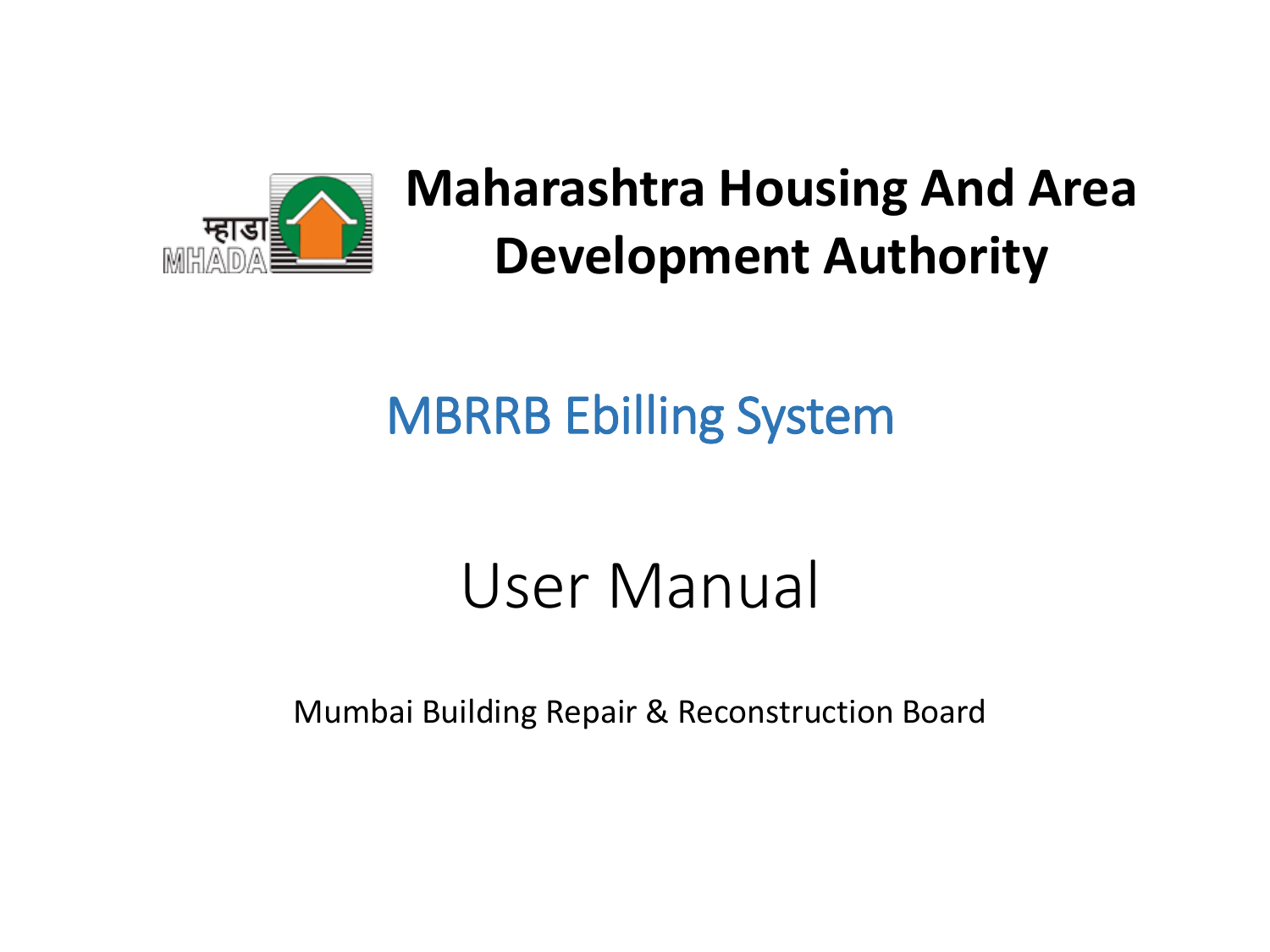## 1. Online Payment of Ebilling system

- Open Internet browser (Google Chrome / Mozilla Firefox )
- Go to address bar and type the URL: <http://rrebilling.mhada.gov.in/> and enter required details

| MAHARASHTRA HOUSING AND DEVELOPMENT AUTHORITY<br>म्हाडा<br>महाराष्ट्र गृहनिर्माण व क्षेत्रविकास प्राधिकरण<br>MHAD    |                                                                                      |
|----------------------------------------------------------------------------------------------------------------------|--------------------------------------------------------------------------------------|
| MAHARASHTRA HOUSING AND AREA DEVELOPMENT AUTHORITY<br><b>MBRR BOARD E-BILLING SYSTEM</b><br>Consumer No <sup>*</sup> |                                                                                      |
| Ward *                                                                                                               |                                                                                      |
| Select Ward<br>Colony *                                                                                              |                                                                                      |
| Select Colony<br>Submit                                                                                              | Activate Windows<br><b>STORY OF STREET</b><br>Go to PC settings to activate Windows. |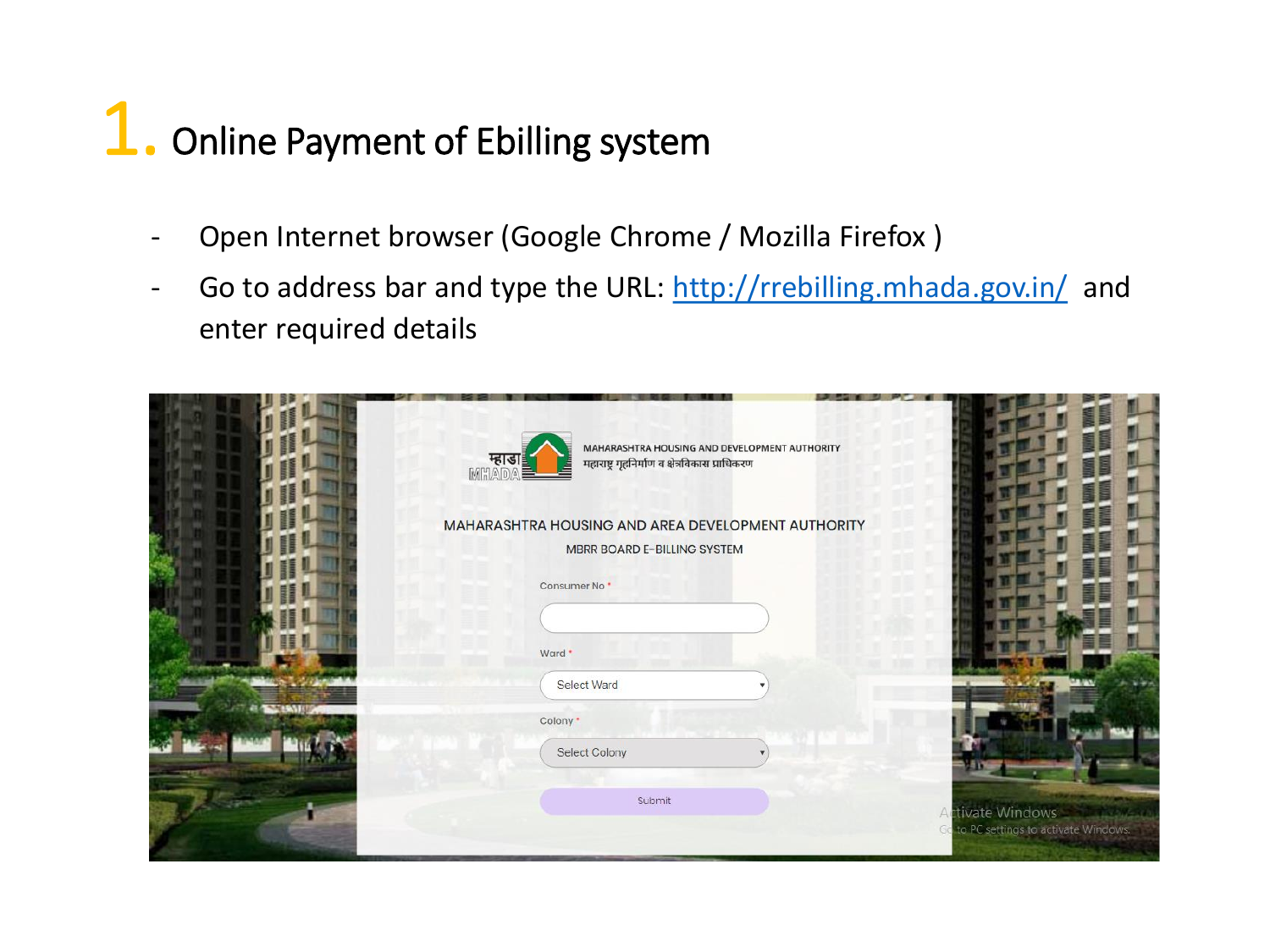# 1. Online Payment of Ebilling system

- Open Internet browser (Google Chrome / Mozilla Firefox)
- Go Mhada website mhada.gov.in, click on Citizen Corner, and then click on 'MBRRB Ebilling System'

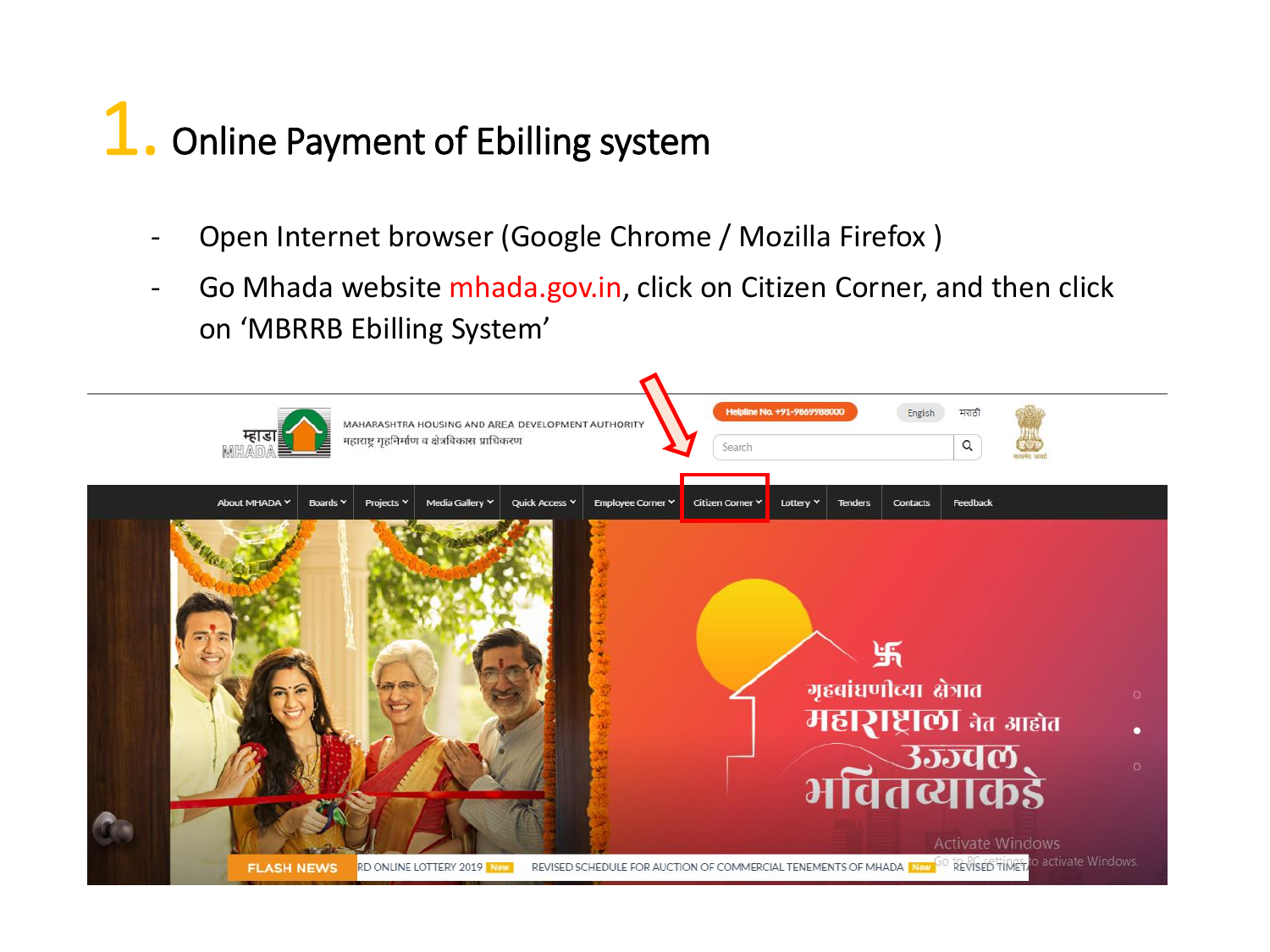## 1. Online Payment of Ebilling system

- After redirecting on URL:<http://rrebilling.mhada.gov.in/>, enter Consumer number, select ward, colony & click on Submit.

| MAHARASHTRA HOUSING AND DEVELOPMENT AUTHORITY<br>म्हाडा<br>महाराष्ट्र गृहनिर्माण व क्षेत्रविकास प्राधिकरण<br>MHAD |                                                                                              |
|-------------------------------------------------------------------------------------------------------------------|----------------------------------------------------------------------------------------------|
| MAHARASHTRA HOUSING AND AREA DEVELOPMENT AUTHORITY<br><b>MBRR BOARD E-BILLING SYSTEM</b>                          |                                                                                              |
| Consumer No *<br>Ward *                                                                                           |                                                                                              |
| Select Ward<br>Colony *<br>Select Colony                                                                          |                                                                                              |
| Submit                                                                                                            | tivate Windows<br><b>Controller Company</b><br>A<br>to PC settings to activate Windows.<br>G |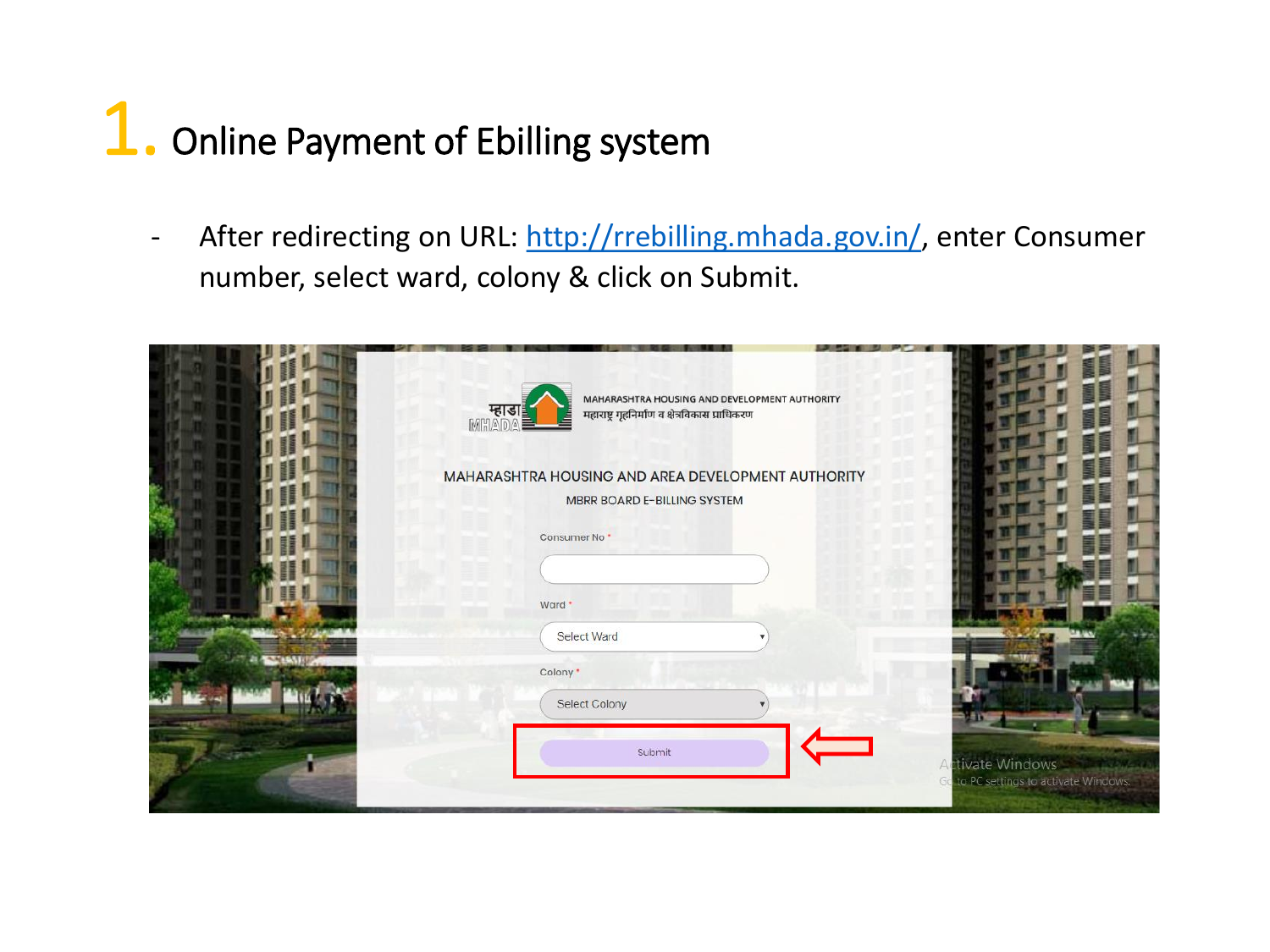### New User Registration / Create User Account (1st time user)

- User will be able to view payment details of selected user

| Payment Period : Before January 2020 | Total Interest: Rs. 1200.00          |                                        |
|--------------------------------------|--------------------------------------|----------------------------------------|
| Total Service charge: Rs. 2500       | Total Amount to be paid: Rs. 3700.00 |                                        |
| <b>Payment Pending From</b>          | Payment Upto *                       |                                        |
| 2016-08-01                           |                                      |                                        |
| Payment Details Due Date: 31-01-2020 |                                      |                                        |
| Building Name: 15-C                  | Building Number: 15-C                |                                        |
| Flat Number: 001                     | Amount Paying For: Ganesh Bele       |                                        |
| Payment Period:                      | Total Interest: Rs.                  |                                        |
| Total Service charge: Rs.            | Total Amount to be paid: Rs.         |                                        |
| Grand total to be paid : Rs.         |                                      |                                        |
| Email Id*                            | Mobile No.*                          |                                        |
|                                      |                                      |                                        |
|                                      |                                      |                                        |
| Back<br>Pay                          |                                      | Activate Windows                       |
|                                      |                                      | Go to PC settings to activate Windows. |

- User have to enter email ID & mobile no to procced further.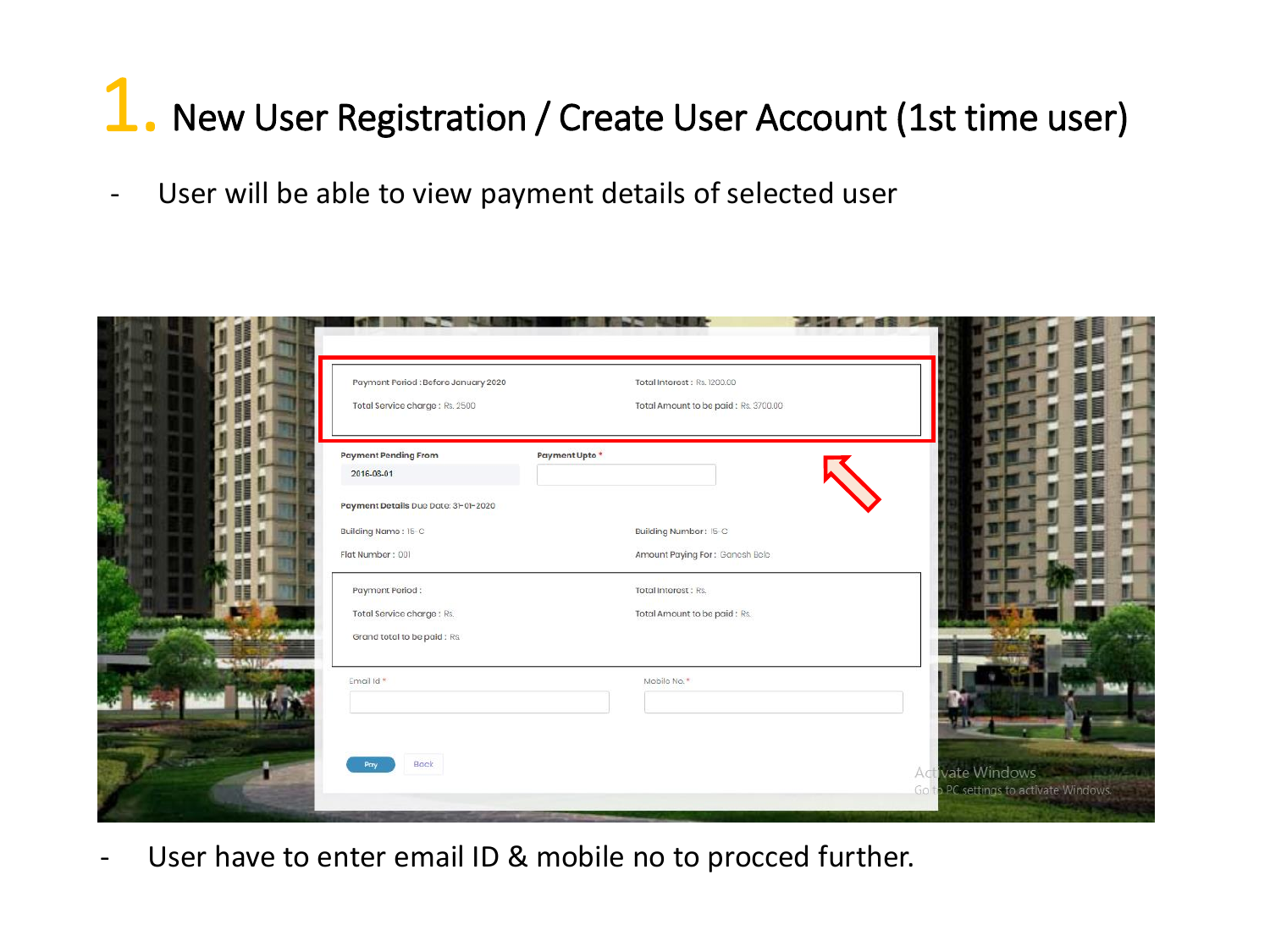### New User Registration / Create User Account (1st time user)

- Select month, year for which user wants to make payment.
- On selection of month, year; amount to be paid for selected month will be displayed, as highlighted below

| Payment Period : Before January 2020          | Total Interest: Rs. 1200.00          |
|-----------------------------------------------|--------------------------------------|
| Total Service charge: Rs. 2500                | Total Amount to be paid: Rs. 3700.00 |
| <b>Payment Pending From</b>                   | Payment Upto*                        |
| 2016-08-01                                    | 2020-02                              |
| Payment Details Due Date: 31-01-2020          |                                      |
| Building Name: 15-C                           | Building Number: 15-C                |
| Flat Number: 001                              | Amount Paying For: Ganesh Bele       |
| Payment Period: From 2016-08-01 To 2020-02-01 | Total Interest: Rs. 38745            |
| Total Service charge: Rs. 129000              | Total Amount to be paid: Rs. 167745  |
| Grand total to be paid: Rs. 171445            |                                      |
| Email Id*                                     | Mobile No. *                         |
|                                               |                                      |
|                                               |                                      |
| <b>View Details</b><br>Back<br>Pay            |                                      |

- User have to enter email ID & mobile no to procced further.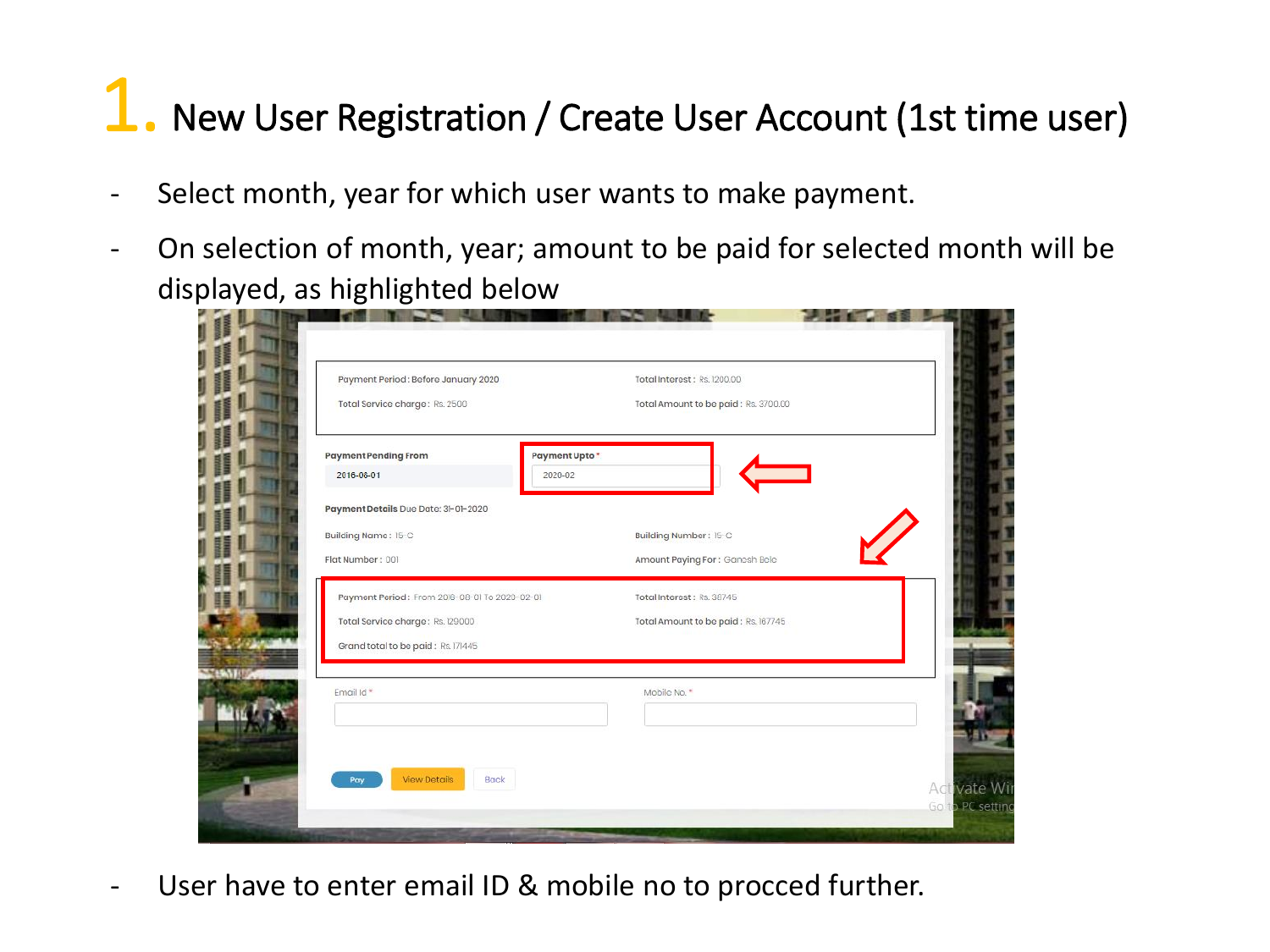## New User Registration / Create User Account (1st time user)

User will be able to view details of payment by clicking on 'View Details'.



- Click on 'Pay' button to make payment. User will redirect on payment gateway for payment processing.